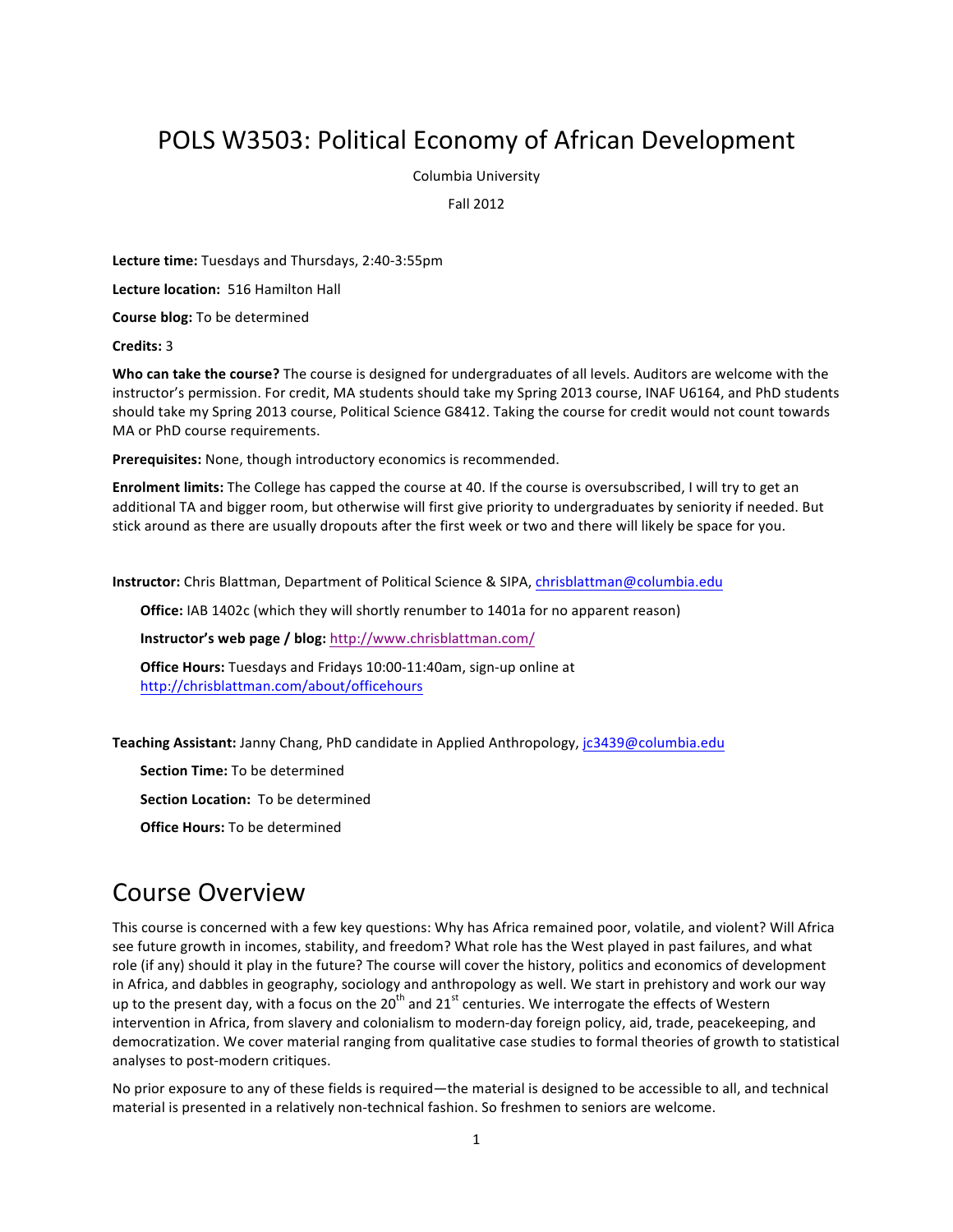# Grading

Students will be evaluated on the following basis:

- Lecture attendance (5%)
- Section participation (10%)
- Weekly assignments (40%)
- Final exam (45%)

## Lecture attendance

An attendance sheet will be circulated at the beginning of each class by your TA. You are responsible for ensuring you sign your name. Your grade will be proportional to the lectures you attend. You may not sign on another's behalf; violators risk penalties at minimum and potentially failure of the course.

## Section participation

The TA will lead sections weekly to discuss the readings, explain any technical material, and discuss the weekly essay/discussion questions with the class. You will be graded on the quality and not the quantity of your contributions. Contributing to the discussion in every section is not required, though contributing regularly is important. You should demonstrate an appreciation of the readings and engagement with the material. Note that more is not always better, and that uncivil or disruptive discussion (as well as overwhelming the class discussion) can be penalized.

## Weekly assignments

There are 13 weeks of class this semester.

First week of class: No assignment or section.

Second week of class: There will be a special short assignment required for all students intended to build your familiarity with the economic development theories we will apply throughout the semester.

Third to thirteenth week: The assignment will be a short written essay. I will provide one or two questions that require you to use, analyze, critique, or synthesize the readings and lecture material. In at least 6 of these 11 weeks, you should submit a short essay that discusses and analyzes the material from the week.

These written assignments are designed to give you an incentive to read and think critically about all the readings, and an opportunity to internalize some of the lessons in the readings for core questions in the course. The ability to synthesize and critique large amounts of complex material in one to two pages is one of the most important skills you can learn in college. You will use these skills in your professional life more often than you think: writing policy or business memos, e-mails, letters, and articles.

Guidelines:

- Answer one of the assigned questions using the assigned materials and your own thoughts and opinions. Focus on argument and not excessive summarization of course material.
- You may use additional materials you know or find to help answer the question, but these other works should be properly referenced in the text and in the bibliography.
- Each essay should be less than two pages in length (at least 1.5 inch spaced, 1 inch margins, 12 point font), excluding any reference information on outside materials (if any).
- Email the essay to your TA by [To be determined]. Late assignments are not accepted, since you can submit in future weeks.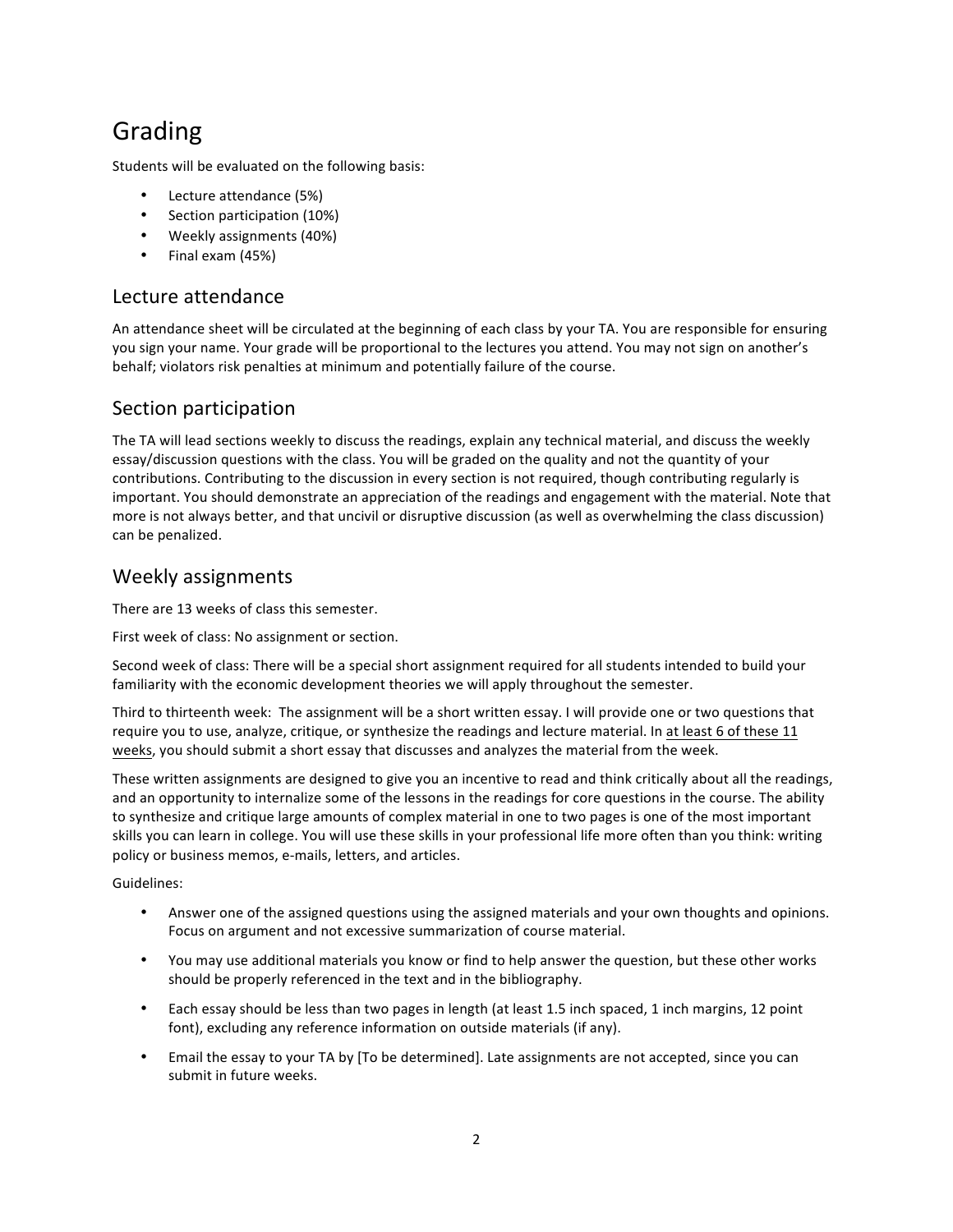- You will be graded on your 7 best submissions, and so you will be able to skip the remainder without penalty. Submitting an essay more than 7 times is to your benefit, but not necessary.
- Essays will be given a letter grade: (A+) inspired, (A/A-) clever and interesting, (B) meets expectations, (C) below expectations, and (D) needs serious improvement. If fewer than 7 comments are submitted, missing comments will receive a zero.
- To receive a strong grade, comments should display knowledge from most of the week's readings. How you organize your essay is up to you, but the best strategy is probably to have three to five clear, persuasive points or ideas, backed up with argument or evidence. Comments should also be written in concise prose—that is, sentences rather than phrases or bullets. You should avoid simply repeating material from the readings, and avoid obvious criticisms if possible.

## Final Fxam

A final exam will be held on a date to be determined. All required readings and lecture material are testable.

# Academic Integrity

Columbia University does not tolerate cheating and/or plagiarism in any form. Those students who violate the code of academic & professional conduct will be subject to disciplinary procedures. College guidelines on academic integrity are here and all students are expected to be familiar with them: http://www.college.columbia.edu/academics/integrity

Since there is a substantial amount of writing in this course, please familiarize yourself with the proper methods of citation and attribution. The College provides some useful resources online: http://www.college.columbia.edu/academics/integrity/citation

## Readings

## Staying Current

Paying attention to African and development news is not required, but it will help you (and might even be interesting). The course blog lists podcasts, blogs, and news sources of interest and value. One idea: sign up for news feeds and relevant blogs in an RSS reader (e.g. Google Reader) and make it your home page.

## Required books

The books will also be on 2-hour reserve in the library, so scrambling to get these scarce copies is an option, but I suggest purchasing the four main ones. All are less than \$25, and some are as cheap as \$10 or less. Kindle versions are available in some cases.

*Note*: Sometimes these books are cheaper (new and used) online than in the bookstore. Double check. I have provided links to Amazon and in some cases Barnes and Noble.

We are going to read most of the following books, which can be bought new and used online easily:

- Todd J. Moss (2011 edition). *African development (1<sup>st</sup> or 2<sup>nd</sup> Ed)*. London, Lynne Rienner. (also available, maybe faster, on B&N)
- Daron Acemoglu and James Robinson (2012). *Why Nations Fail: The Origins of Power, Prosperity and Poverty.*
- Goran Hyden (2004). African Politics in Comparative Perspective. Cambridge, Cambridge University Press. (Note: A Kindle edition is also available)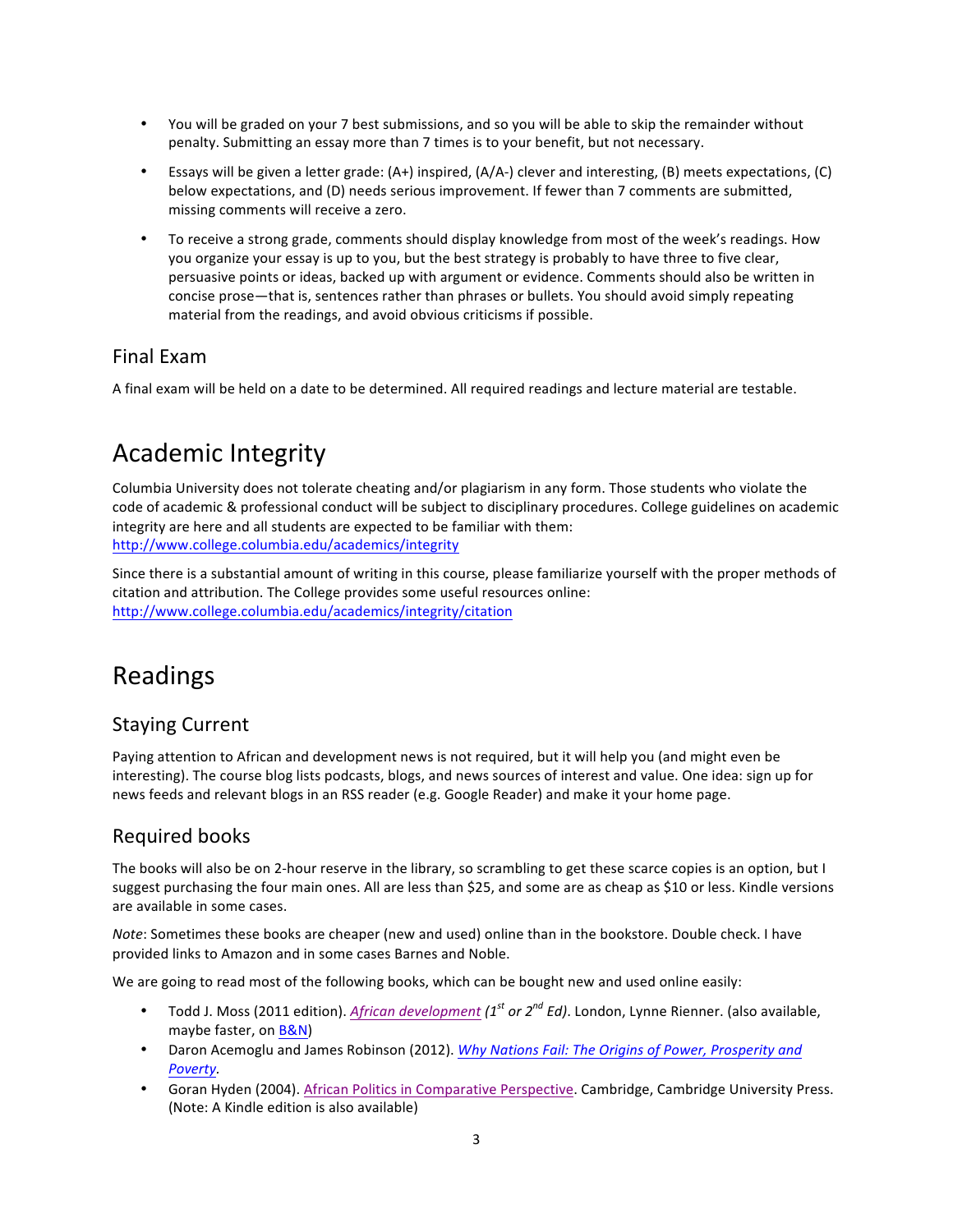- Nicolas van de Walle (2001). African Economies and the Politics of Permanent Crisis, 1979-1999. Cambridge, Cambridge University Press.
- Abhijit Banerjee and Esther Duflo (2011). Poor Economics.

## Further reading

These books are not required but you may find them interesting background, especially historical background or for alternative perspectives.

This is my list of Books development researchers and aid workers seldom read but should.

This history of Africa is concise and interesting:

• John Iliffe (2007). Africans: The History of a Continent.

This book is a rather good summary of "alternative" critiques to the mainstream of development theory, including radical, postcolonial, neo-Marxist and feminist approaches. We will read one or two chapters, and several others are in the "recommended" readings for each week. If you are interested in alternative perspectives, this is not a bad book to purchase. But it is not required.

Uma Kothari and Martin Minogue, eds. (2001). Development Theory and Practice: Critical Perspectives. Palgrave.

The following books are some of the more influential ones in the field of economic development. Since this is a course that emphasizes the political side of development, we discuss economic development a great deal but do not necessarily read these books in full. Reading them will be important to careers in development, so consider reading them in future.

- Esther Duflo and Abhijit Banerjee, "Growth Theory Through the Lens of Development Economics"
- William Easterly (2001). The Elusive Quest for Economic Growth: Economists' Adventures and *Misadventures in the Tropics.*
- William Easterly (2006). The White Man's Burden: Why the West's Efforts to Aid the Rest Have Done So **Much III, and So Little Good.**
- Paul Collier (2007). The Bottom Billion.
- Jeffrey Sachs (2006). The End of Poverty: Economic Possibilities for Our Time.
- David Landes (1999). *The Wealth and Poverty of Nations: Why Some Are So Rich and Some So Poor.*
- Dambisa Moyo (2009). Dead Aid.

## Weekly readings

"Required" readings are, well, required—you'll need to show that you've read and understand them in your short essays and critical book reviews.

"Recommended" readings are optional. I will sometimes highlight their findings in lecture, and these lecture discussions (and not the full articles) are testable on the final exam. Reading the recommended articles will undoubtedly give you a better understanding of some of these lecture topics, however, and are also potential sources of material for your short essays. So please do not ignore them entirely.

"Further reading" is a list of books and articles that you should consider in future if the week's subject interests you. They are not required at all for the course and are not remotely testable.

## **Week 1: Introduction**

Required readings

Amartya Sen (1990). Development as Capability Expansion. Human Development and the International Development Strategy for the 1990s. K. Griffin and J. Knight. London, Macmillan: p. 41-58.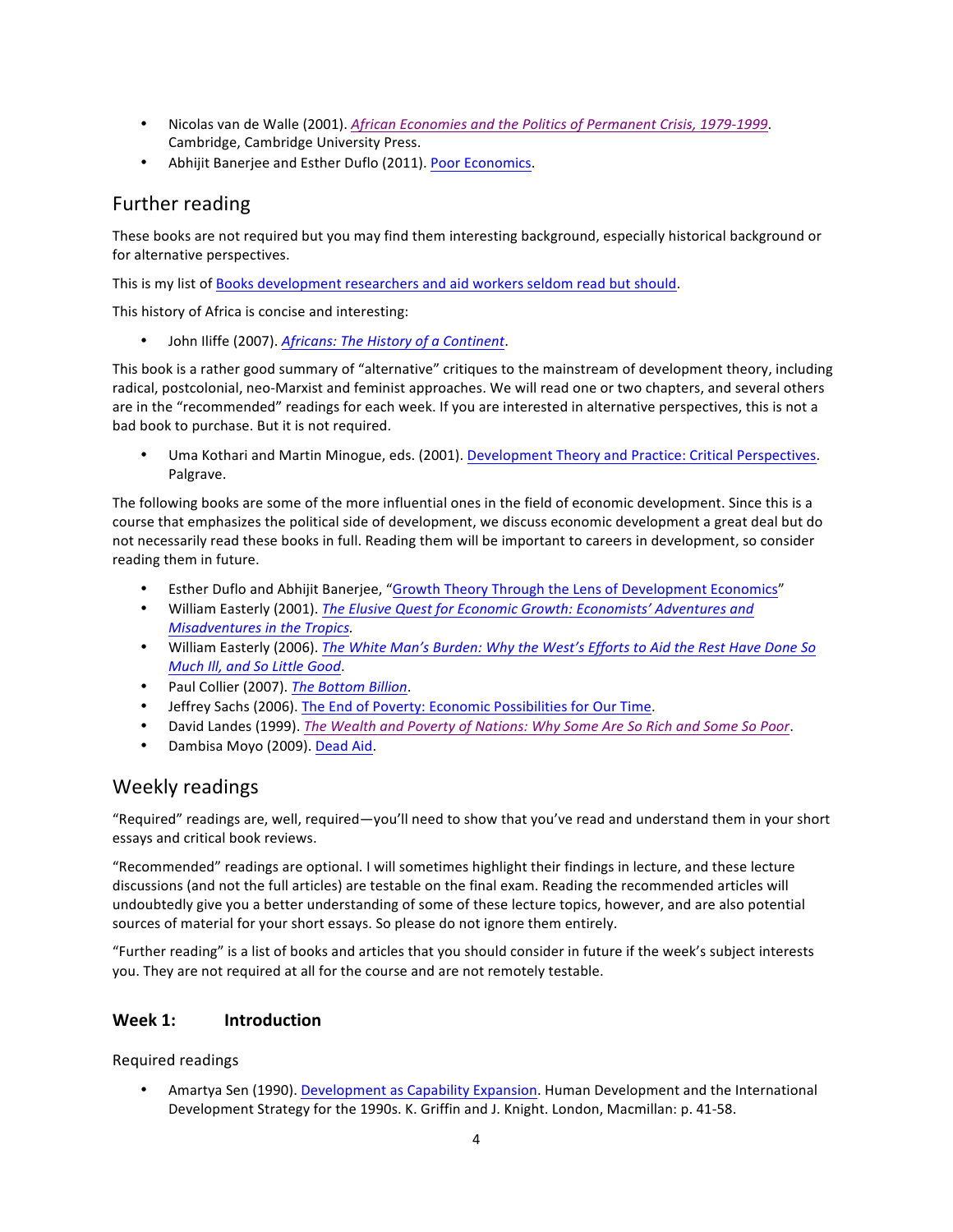- Thomas O'Toole (2007). The Historical Context. Chapter 3 in *Understanding Contemporary Africa*. Edited by A. A. Gordon and D. L. Gordon. London, Lynne Rienner Publishers (p. 23-56).
- Moss, Chapter 6 and also p.163-177
- Binyavanga Wainaina (2005). How to Write About Africa. *Granta* 92.
- Hyden, Chapter 1
- William Easterly (2009) "Can the West Save Africa?," Journal of Economic Literature 47(2). **Sections 1 and** *2 only.*

## Recommended readings

- Binyavanga Wainaina talks about why he wrote *How to Write About Africa* in these YouTube videos: Part 1, Part 2, and Part 3
- Moss, Chapter 1
- Abhijit Banerjee and Esther Duflo (2006). "The Economic Lives of the Poor," Journal of Economic Perspectives, 21(1), 141-167
- Maddison, Angus. 2001. "The World Economy: A Millennial Perspective" OECD. Especially chapters 1 and 3.
- Benno Ndulu and Stephen O'Connell (2008). "Policy Plus: African Growth Performance 1960-2000," in The Political Economy of Economic Growth in Africa, 1960-2000. Edited by B. J. Ndulu et al.

## **Week 2: Theories of growth and development**

Required readings

- Banerjee and Duflo, Chapter 1
- Chapters 3 (mainly p109-115, 122-132 and 142-149) and 4 of Michael Todaro and Stephen Smith (2009). Economic Development. 10 ed*.*
- **p117-135** of Perkins, D. H., S. Radelet, et al. (2006). Economics of development. New York, W. W. Norton & Company.
- William Easterly (2009) "Can the West Save Africa?," Journal of Economic Literature 47(2). **Section 3.**

#### Recommended readings

- Banerjee and Duflo, Chapter 6
- Acemoglu and Robinson, Chapter 1
- Remainders of Todaro & Smith Chapter 3 and Perkins et al Chapter 4
- Chapter 1, "Critical Perspectives on Development", in Uma Kothari and Martin Minogue, eds. (2001). Development Theory and Practice: Critical Perspectives. Palgrave.
- Pritchett, Lant. 1997. "Divergence, Big Time" The Journal of Economic Perspectives 11 (3):3-17.
- Paul Krugman, "The fall and rise of development economics"

## Further reading

- Amartya Sen. 1999. *Development as Freedom*. Oxford: Oxford University Press.
- Esther Duflo and Abhijit Banerjee, "Growth Theory Through the Lens of Development Economics"
- William Easterly (2001). *The Elusive Quest for Economic Growth: Economists' Adventures and Misadventures in the Tropics*. Cambridge, MIT Press.
- Colin Leys (2009). The Rise and Fall of Development Theory. Indiana University Press.

## **Week 3:** The political and economic consequences of geography (Jan 24 & 26)

Required readings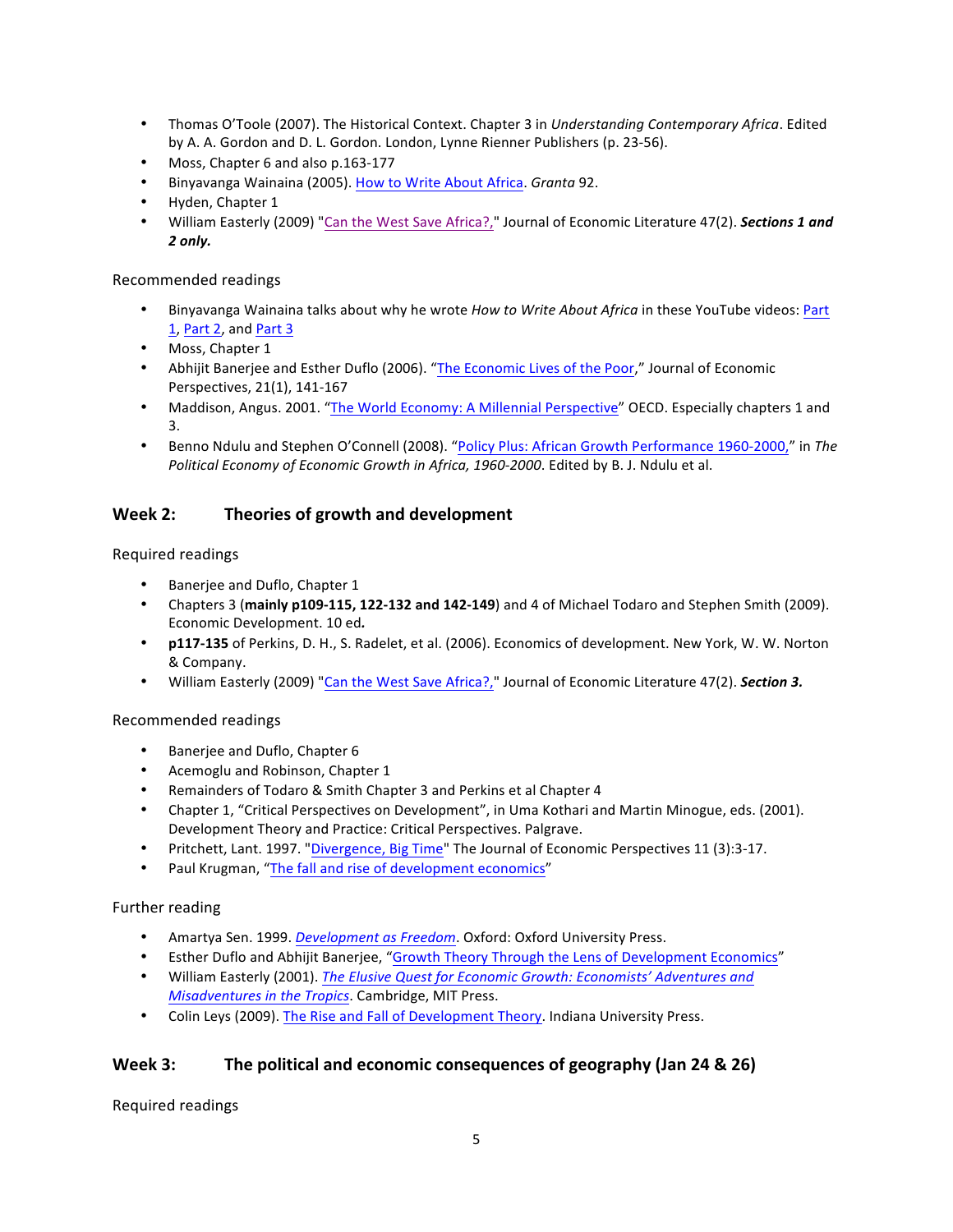- Jared Diamond (1997). *Guns, Germs, and Steel*. New York: W.W. Norton & Co. (Chapter 4)
- Sachs, Jeffrey D., Andrew D. Mellinger, and John L. Gallup. 2001. "The geography of poverty and wealth." Scientific American 284 (3):70-5.
- Stanley L. Engerman and Kenneth L. Sokoloff, Factor Endowments, Inequality, and Paths of Development among New World Economies, Economia, Fall 2002
- Acemoglu, D., S. Johnson, et al. (2003). "Disease and Development in Historical Perspective." Journal of the European Economic Association 1(2-3): 397-405.
- Acemoglu and Robinson, Chapter 2.

### Recommended readings

- David Landes (1999). The Wealth and Poverty of Nations: Why Some Are So Rich and Some So Poor. (Chapters 1-2)
- Paul Collier (2007). *The Bottom Billion*. Oxford, Oxford University Press. (Chapter 3, "The Natural Resource Trap")
- W. Easterly and R. Levine, "Tropics, germs, and crops: the role of endowments in economic development" Journal of Monetary Economics, 50:1, January 2003.
- Nathan Nunn and Diego Puga (2009) "Ruggedness: The Blessing of Bad Geography in Africa"
- Nathan Nunn and Nancy Qian (2009), "The Columbian Exchange: A History of Disease, Food, and Ideas"

## **Week 4:** The legacies of slavery and colonialism

#### Required readings

- Moss, Chapter 2
- Acemoglu and Robinson. Chapter 9.
- Jeffrey Herbst, States and Power in Africa, Princeton: Princeton University Press, 2000. (Chapter 5)
- Mahmood Mamdani, "Citizen and Subject: Contemporary Africa and the Legacy of Late Colonialism," Princeton 1996 (Chapter 2)
- Jomo Kenyatta, Facing Mount Kenya, p. 305-6 only
- Skim the abstract and introductions of the two papers by Nunn and Easterly et al. in the recommended readings, below.

#### Recommended readings

- Hyden, Chapter 2
- Nathan Nunn, The Long-Term Effects of Africa's Slave Trades
- William Easterly, Alberto Alesina and J. Matuszeski, "Artificial States", in the Journal of the European Economic Association, forthcoming
- Mamdani, Chapters 1 and 3
- Herbst, Chapters 3 and 4
- Paul Collier (2007). The Bottom Billion. Oxford, Oxford University Press. (Chapter 4, "Landlocked with bad neighbors")

#### Further reading

- Iliffe, Chapters 9 & 10
- Jeffrey Herbst, States and Power in Africa, Princeton: Princeton University Press, 2000.
- Migdal, Joel S. 1988. Strong societies and weak states: State-society relations and state capabilities in the Third World. Princeton: Princeton University Press.
- Mahmood Mamdani, Citizen and Subject: Contemporary Africa and the Legacy of Late Colonialism, Princeton 1996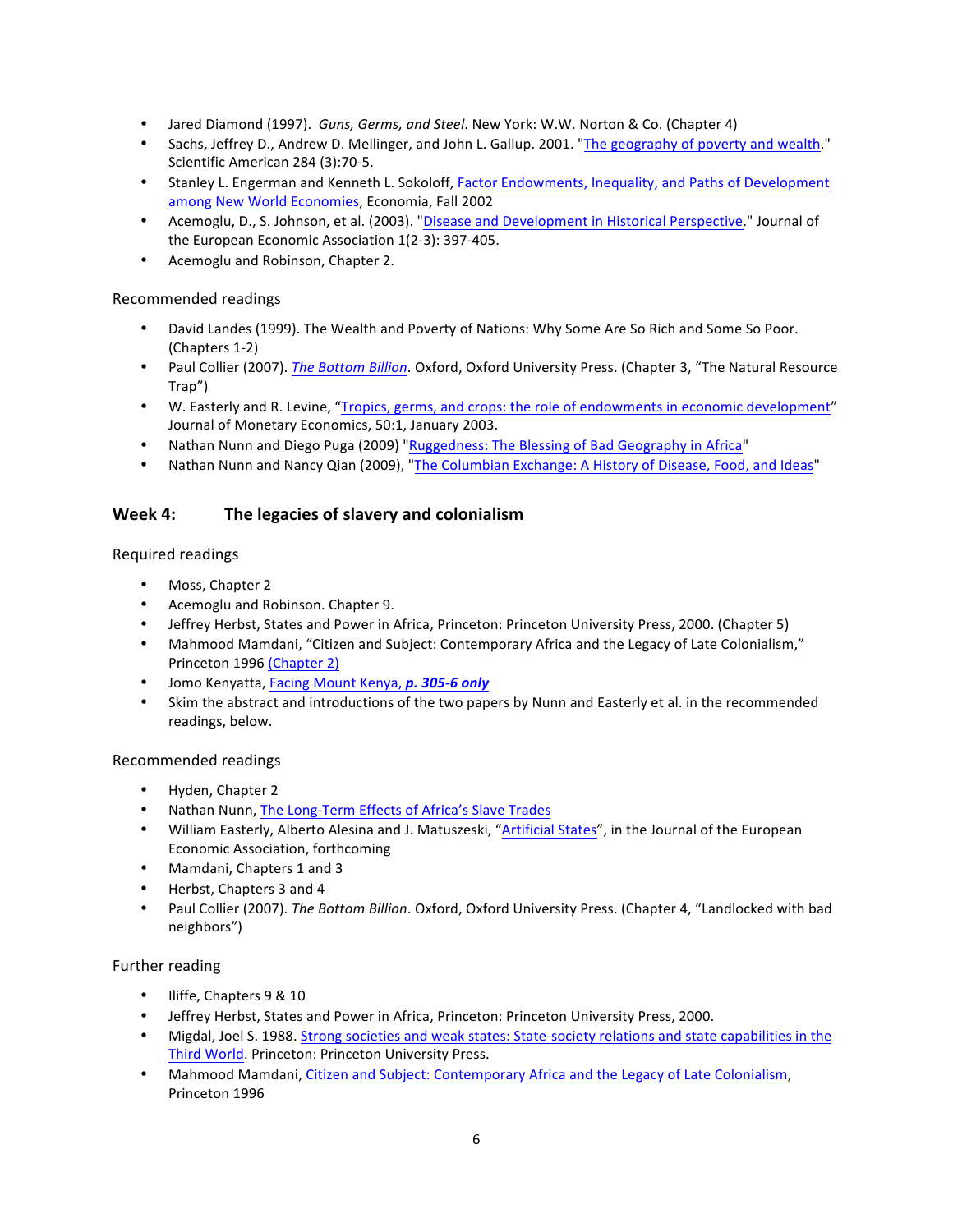- Franz Fanon (2004). The Wretched of the Earth, Grove Press.
- Maddison, Angus. 2001. "The World Economy: A Millennial Perspective" OECD. Chapter 2

## Week 5: **Independence and the politics of personal rule**

Required readings

- Moss, Chapter 3
- Hyden, Chapters 3 and 5
- Van de Walle, Introduction and Chapter 3
- Speech excerpts from Nyerere and Nkrumah. Sections 6.3 and 6.4 in The Africans: A Reader, ed. A. A. Mazrui et al. New York: Praeger Publishers. pp. 178-88.

## Recommended readings

- Acemoglu and Robinson, Chapters 3 to 6
- Crawford Young (2004). "The end of the post-colonial state in Africa? Reflections on changing African political dynamics." African Affairs 103(410).
- Hyden, Chapter 4
- Stephen Smith (2010). "Nodding and Winking." London Review of Books, 32:3, p. 10-12.
- Fred Hayward. 1986. "In Search of Stability: Independence and Experimentation." Chapter 6 in The Africans: A Reader, ed. A. A. Mazrui et al. New York: Praeger Publishers. Chapter 6.

## Further reading

- Catherine Boone (2003). "Political Topographies of the African State," Cambridge University Press.
- George Ayittey (2005). Africa Unchained, Palgrave Macmillan. (Chapters 5 and 6)
- Iliffe, Chapter 11
- Robert H. Jackson and Carl G. Rosberg (1982). "Personal Rule in Black Africa: Prince, Autocrat, Prophet, Tyrant". University of California Press.
- William Reno (1999). "Warlord Politics and African States". Lynne Rienner.

## Week 6: Economic and political crisis, reform, and structural adjustment

Required readings

- Moss, Chapter 7
- van de Walle, Chapters 1, 2 & 4 (just skim Ch 2, and make sure you look over Ch 3 again from last week)
- Hyden, Chapter 6
- Ravi Kanbur (2008). "The Co-Evolution of the Washington Consensus and the Economic Development Discourse".
- Pages 35 to 40 in Chapter 3, "Feminist and postcolonial Challenges to Development", by Uma Kothari, in Uma Kothari and Martin Minogue, eds. (2001). Development Theory and Practice: Critical Perspectives. Palgrave.

## Recommended readings

- Interview with Joe Stiglitz: Time to snuff the IMF?
- Williamson, John: What Washington Means by Policy Reform, in: Williamson, John (ed.): *Latin American* Readjustment: How Much has Happened, Washington: Institute for International Economics 1989.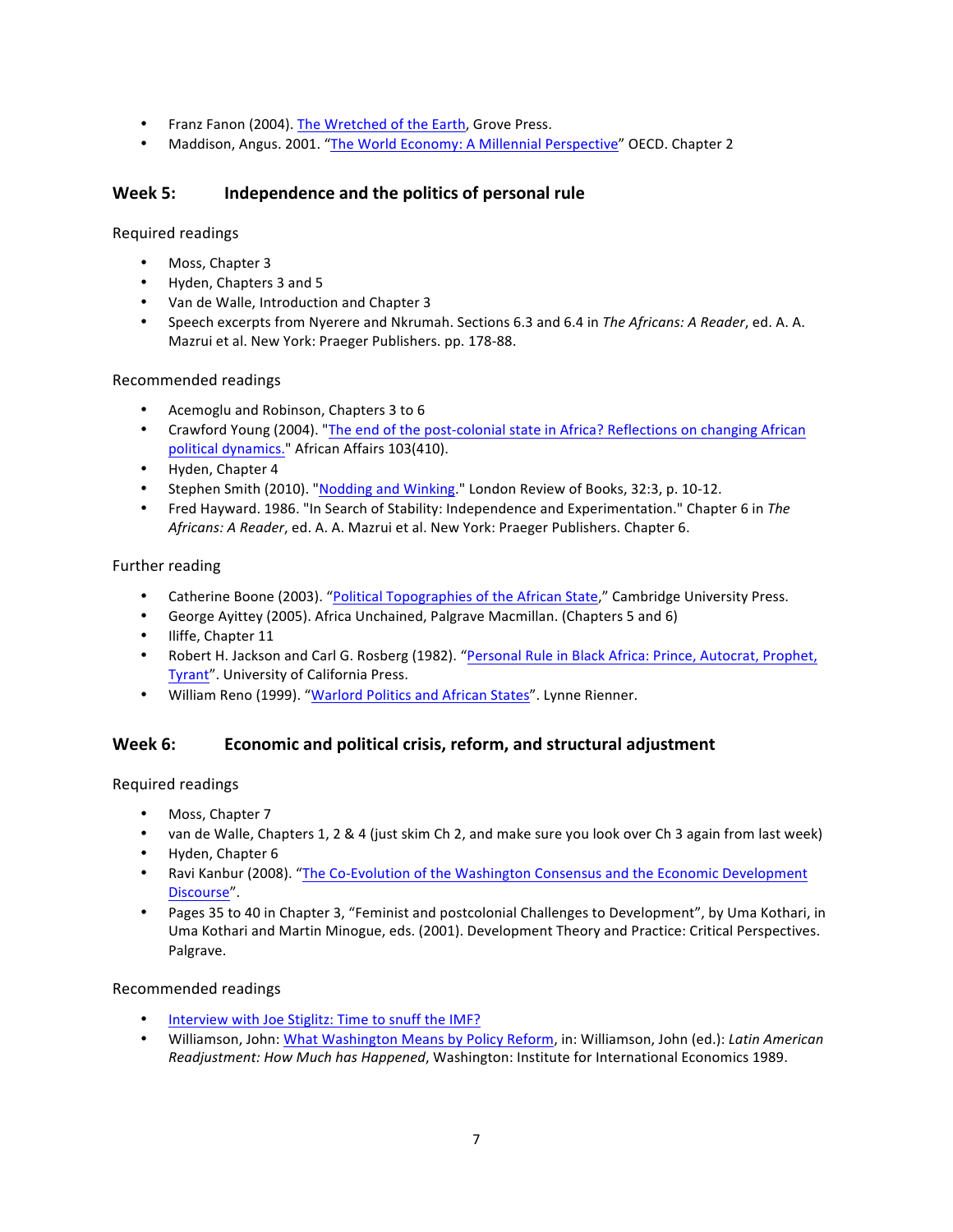• Chapter 9, "Neoliberalism, the World Bank and the New Politics of Development", by Paul Cammack, in Uma Kothari and Martin Minogue, eds. (2001). Development Theory and Practice: Critical Perspectives. Palgrave.

### Further reading

Donald Gordon (2007). "African Politics." Chapter 4 in *Understanding Contemporary Africa*. A. A. Gordon and D. L. Gordon. London, Lynne Rienner Publishers.

## **Week 7: State failure and conflict**

## Required readings

- Moss Chapter 4
- Robert H. Bates (2008). When Things Fell Apart: State Failure in Late-Century Africa. Cambridge, Cambridge University Press. (Chapters 2 and 7)
- Bates, Robert H., John H. Coatsworth, and Jeffrey G. Williamson. 2007. "Lost Decades: Post-independence Performance in Latin America and Africa." The Journal of Economic History.
- Amos Sawyer (2004). "Violent conflicts and governance challenges in West Africa: the case of the Mano River basin area." The Journal of Modern African Studies 42(03). **Stop at pp. 453.**

#### Recommended readings

- Human Security Report 2009/2010. (Chapters 1 and 2)
- Hyden, Chapter 9
- Crawford Young (2002). "Deciphering Disorder in Africa: Is Identity the Key?" World Politics 54(4).

#### Further reading

- Christopher Blattman and Edward Miguel, "Civil War," forthcoming in Journal of Economic Literature
- William Reno (2011). "Warfare in Independent Africa". Cambridge University Press.

## **Week 8:** State formation and statebuilding

Required readings

- Acemoglu and Robinson, Chapters 3 and 12 to 14.
- Jeffrey Herbst, States and Power in Africa, Princeton: Princeton University Press, 2000. (Chapter 1)
- James A. Robinson (2002). "States and Power in Africa by Jeffrey I. Herbst: A Review Essay." Journal of Economic Literature 40(2): 510-519.
- Weinstein, Jeremy M. 2005. "Autonomous Recovery and International Intervention in Comparative Perspective." Center for Global Development Working Paper 57.

#### Recommended readings

- Herbst, Chapter 2
- Michael Bratton and Eric C. C. Chang (2006). "State Building and Democratization in Sub-Saharan Africa: Forwards, Backwards, or Together?" *Comparative Political Studies* 39, p.1059

#### Further reading

- Jeffrey Herbst, States and Power in Africa, Princeton: Princeton University Press, 2000.
- Pierre Englebert (2002). State Legitimacy and Development in Africa, London: Lynne Reinner.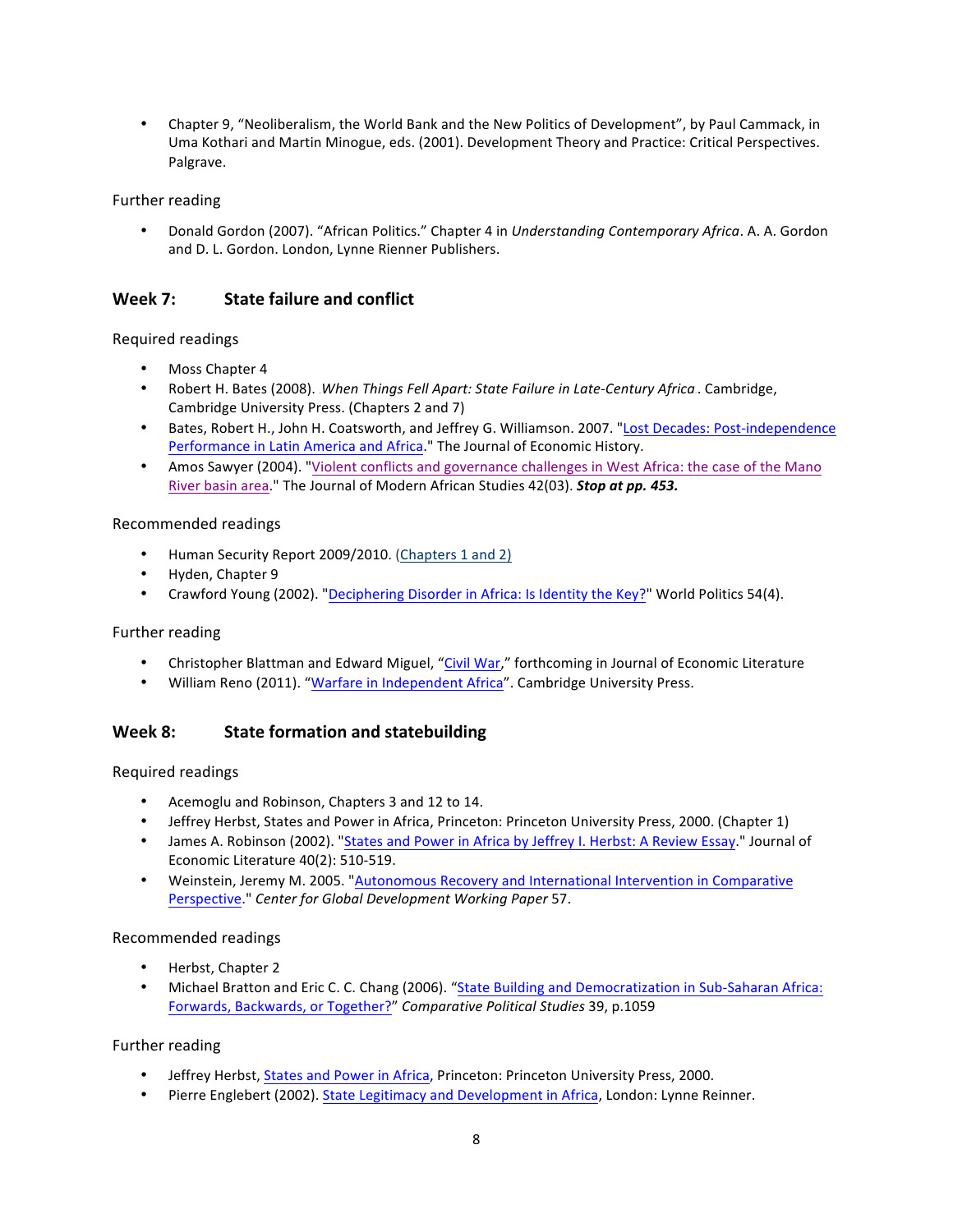• TED talks by either Ory Okolloh or Ashraf Ghani

## **Week 9: Foreign aid and humanitarianism**

Required readings

- Moss, Chapter 8
- Steven Radelet (2006). A Primer on Foreign Aid, CGD Working Paper 92.
- Banerjee and Duflo, Chapters 1 and 7
- UN Millennium Project, Jeffrey D. Sachs, Investing in Development: A Practical Plan to Achieve the Millennium Development Goals, January 2005 (Chapters 1 and 2)
- Podcast with Binyavanga Wainaina: "The Ethics of Aid: One Kenyan's Perspective" (or see transcript)
- Michael Barnett and Thomas G. Weiss (2008). "Humanitarianism: A Brief History of the Present," in *Humanitarianism in Question: Politics, Power and Ethics*. Barnett and Weiss, eds. Cornell University Press.

## Recommended readings

- Hyden Chapter 10
- Dambisa Moyo (2009). Dead Aid. Chapters 1 and 2.
- Eric Werker and Faisal Z. Ahmed (2008). "What Do Nongovernmental Organizations Do?" Journal of Economic Perspectives 22:2.
- Joseph E. Stiglitz (2003). Globalization and Its Discontents. (Chapter 1)
- Glenn Hubbard (video): How to Fix the Aid Crisis
- Development Drums, Episode 23: Famine and Foreigners
- Alesina, A. and D. Dollar (2000). "Who Gives Foreign Aid to Whom and Why?" *Journal of Economic Growth*, 5, 33-64.

#### Further reading

- Michael Barnett and Thomas G. Weiss (2008). *Humanitarianism in Question: Politics, Power and Ethics*. Barnett and Weiss, eds. Cornell University Press.
- William Easterly (2006). "The White Man's Burden: Why the West's Efforts to Aid the Rest Have Done So Much III, and So Little Good." New York, Penguin Press.
- Alex de Waal (1997). "Famine crimes: Politics & the disaster relief industry in Africa." London : African Rights & the International African Institute.

## **Week 10: Foreign aid and humanitarianism (continued)**

#### Required readings

- van de Walle, Chapter 5
- Michael Clemens and Todd Moss (2005). What's Wrong with the Millennium Development Goals? CGD Brief.
- William Easterly (2008). "Can the West Save Africa?" Journal of Economic Literature. **Sections 4 to end.**
- Dambisa Moyo (2009). Dead Aid. Chapters 3 and 4.
- Video: Lant Pritchett (2010) The best of aid
- Andrew Mwenda, Africa and the Curse of Foreign Aid (Video)

#### Recommended readings

- Nancy Birdsall (2004). Seven Deadly Sins: Reflections on Donor Failings, CGD Working Paper 50.
- Robert Wade (2001). "Showdown at the World Bank". New Left Review 7.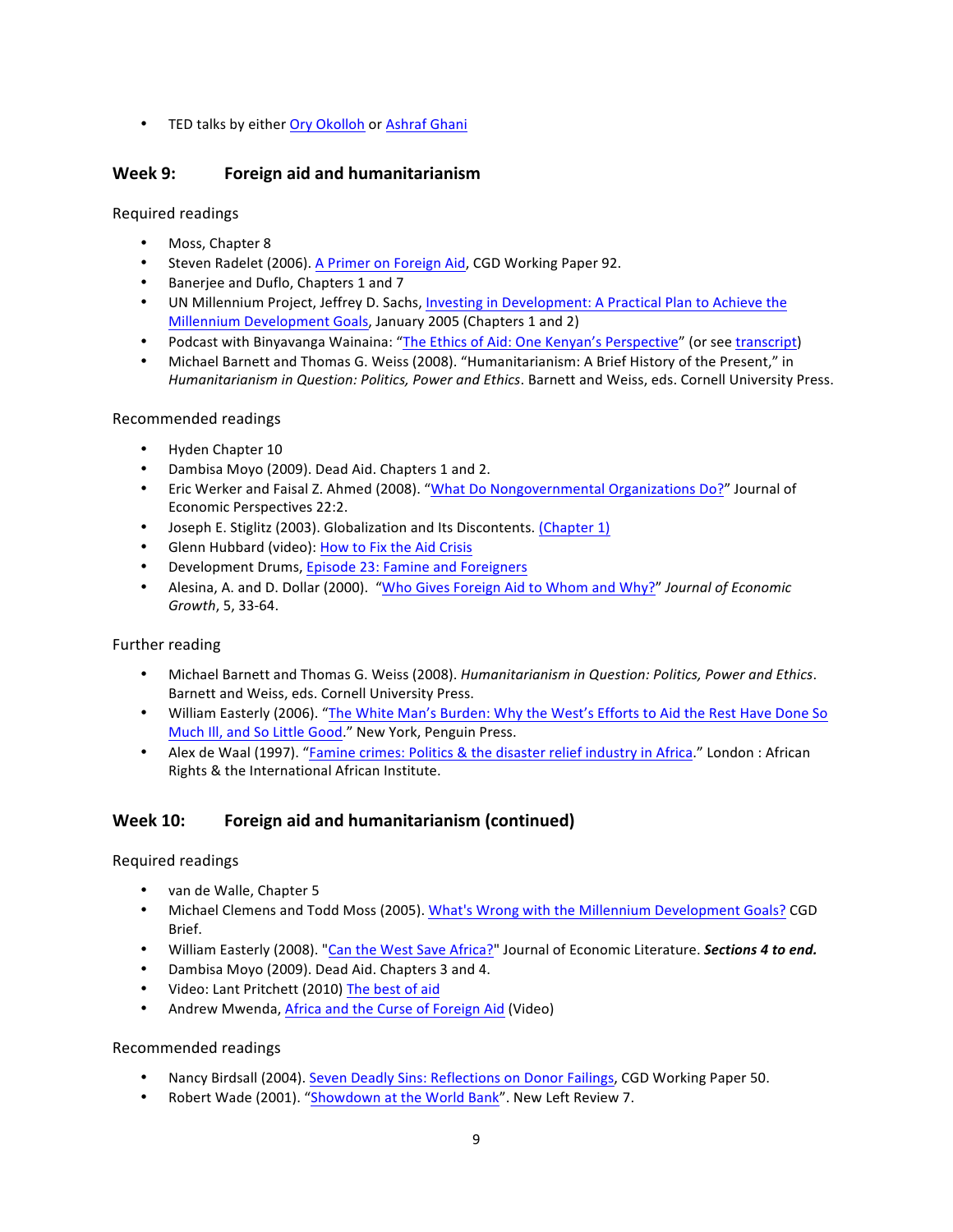• William Easterly and Tobias Pfutze, Where Does the Money Go? Best and Worst Practices in Foreign Aid" Journal of Economic Perspectives, Vol. 22, No.2, Spring 2008

## **Week 11:** Democratization and institutional development (Apr 3 & 5)

Required readings

- Moss, Chapter 5
- van de Walle, Chapter 6
- Claude Ake, "The Feasibility of Democracy in Africa", p. 75-92 only.
- Acemoglu and Robinson, Chapter 15.
- William Easterly (2001). "Benevolent Autocrats." unpublished working paper.
- Amos Sawyer (2004). "Violent conflicts and governance challenges in West Africa: the case of the Mano River basin area." The Journal of Modern African Studies 42(03). *p.453-463 only.*

#### Recommended readings

- Crawford Young (2004). "The end of the post-colonial state in Africa? Reflections on changing African political dynamics." African Affairs 103(410).
- Mahmood Mamdani (1992). "Democratic Theory and Democratic Struggles". *Economic and Political Weekly*, Vol. 27, No. 41, pp. 2228-2232
- Jonathan Di John (2008). "Conceptualising the Causes and Consequences of Failed States: A Critical Review of the Literature".
- Acemoglu, Daron, Simon Johnson, and James A. Robinson. 2002. "An African Success Story: Botswana." In *In Search of Prosperity: Analytic Narratives on Economic Growth, ed. D. Rodrik. Princeton: Princeton* University Press.
- Chapters 5 to 7 in Uma Kothari and Martin Minogue, eds. (2001). Development Theory and Practice: Critical Perspectives. Palgrave.

#### Further reading

- Ostrom, Elinor, Clark Gibson, Sujai Shivakumar, and Krister Andersson. 2002. "Aid, Incentives, and Sustainability: An Institutional Analysis of Development Cooperation (Summary Report)." Sida Studies in Evaluation 02/01:1.
- DFID. 2010. Societies, States and Citizens. A policymaker's guide to the research.

## Week 12: Private sector development

#### Required readings

- Moss, Chapter 13
- Banerjee and Duflo, Chapters 6 to 9
- President Yoweri Museveni of Uganda, Statement to the UN General Assembly, 23 Sept 2008.
- Vijaya Ramachandran (2008). Power and Roads for Africa, CGD Essay
- Dani Rodrik (2007). Industrial Policy for the 21<sup>st</sup> Century, in "One economics, many recipes: Globalization, institutions, and economic growth". Princeton, Princeton University Press.

Recommended readings

- Moss, Chapter 12
- Hyden, Chapter 7